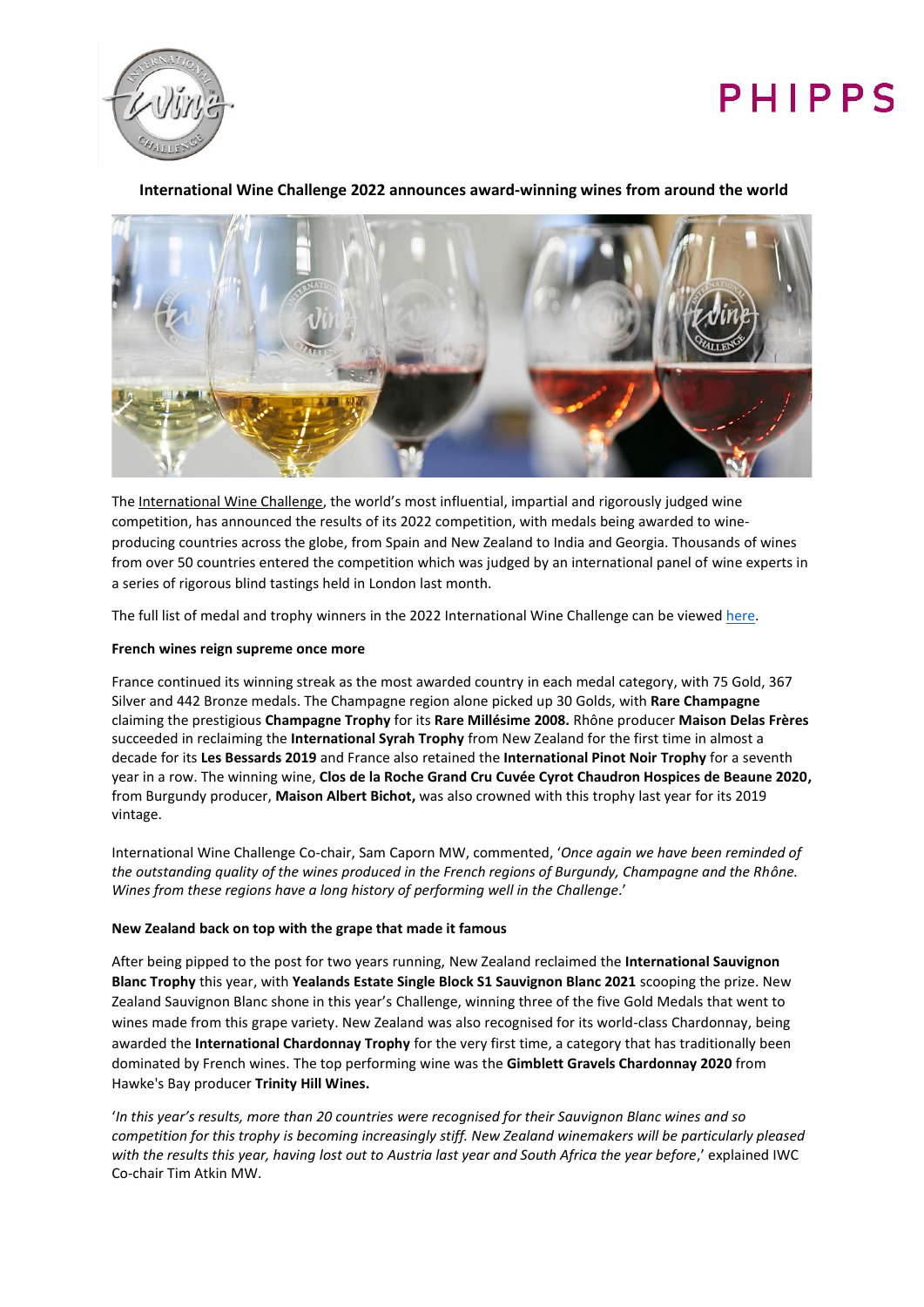#### **Australian Grenache makes history**

Australia was awarded an impressive 54 Gold Medals in this year's competition, coming second only to France. South Australian producer, **Pinnacle Drinks** won the **International Grenache Trophy** for its **The Ethereal One Fleurieu Grenache 2020 -** the first time in IWC history that an Australian wine has won this accolade. Meanwhile, Tasmania burnished its reputation as one of the nation's leading wine producing regions with the **Australian Sparkling Trophy** once again awarded to the **House of Arras,** for its **EJ Carr Late Disgorged 2006**. The region has now triumphed in this category for every one of the last ten years. The **Australian White Trophy** also went to a Tasmanian producer, with **Tolpuddle Vineyard Chardonnay 2020** also claiming both the Australian and Tasmanian Chardonnay Trophies.

International Wine Challenge Co-chair, Jamie Goode, explains, '*Globally, Grenache is one of the most widely planted red grape varieties but it has not always been popular in Australia. In recent years, it has experienced a resurgence thanks to winemakers switching their focus towards lighter styles which are becoming increasingly sought after worldwide. It is great to see Australia take the trophy for the first time this year*.'

#### **Promising performances from tomorrow's challengers**

The results of this year's Challenge displayed an ever increasing diversity of styles. The orange wine category was a particular highlight with four wines winning Gold Medals, double last year's tally. All four were from Georgia.

India also had its first taste of Gold Medal success, with a sparkling rosé wine **Sula Brut Tropicale Cremant De Nashik NV** produced by **Sula Vineyards**. The highest medal previously won by India was a silver in 2015.

Oz Clarke, Co-Chair of the International Wine Challenge commented, *'It is always fantastic to see awardwinners from countries with little to no previous experience of success in the Challenge. As well as the notable Gold Medal for India, we also saw medal winners from Kazakhstan, Wales, Sweden and Switzerland, countries that consumers might not necessarily associate with winemaking. An International Wine Challenge sticker serves as a mark of quality, and gives consumers the confidence to try wines from different countries and in different styles.*'

The full list of award winners in the 2022 International Wine Challenge released on  $17<sup>th</sup>$  May can be seen [here.](https://www.internationalwinechallenge.com/canopy/search_results?wpcat=WineTab.S&Challenge_Year=2022_993276&Score=&Country=) The IWC 2022 Champions, which are selected following a re-tasting of all trophy-winning wines by the IWC Co-Chairs, will be revealed at the IWC 2022 Awards announcement on Thursday  $7<sup>th</sup>$  July.

#### **ENDS**

**---------------------------------------------------------------------------------------------------------------------------------------------------**

#### **NOTES TO EDITORS:**

## **The International Wine Challenge**

In its 39<sup>th</sup> year, the International Wine Challenge is accepted as the world's most rigorous, impartial and influential wine competition. The International Wine Challenge assesses every wine 'blind' and judges each for its faithfulness to style, region and vintage. Awards include medals (Gold, Silver, Bronze) and Commended awards. Trophies are awarded to the very best wines in each category. The International Wine Challenge is committed to helping consumers discover great wine, and the medals displayed on winning bottles offer a trusted guarantee of quality.

> For more information on the IWC, please contact the IWC team at Phipps [iwc@thisisphipps.com](mailto:iwc@thisisphipps.com) : +44 (0) 20 3968 2455